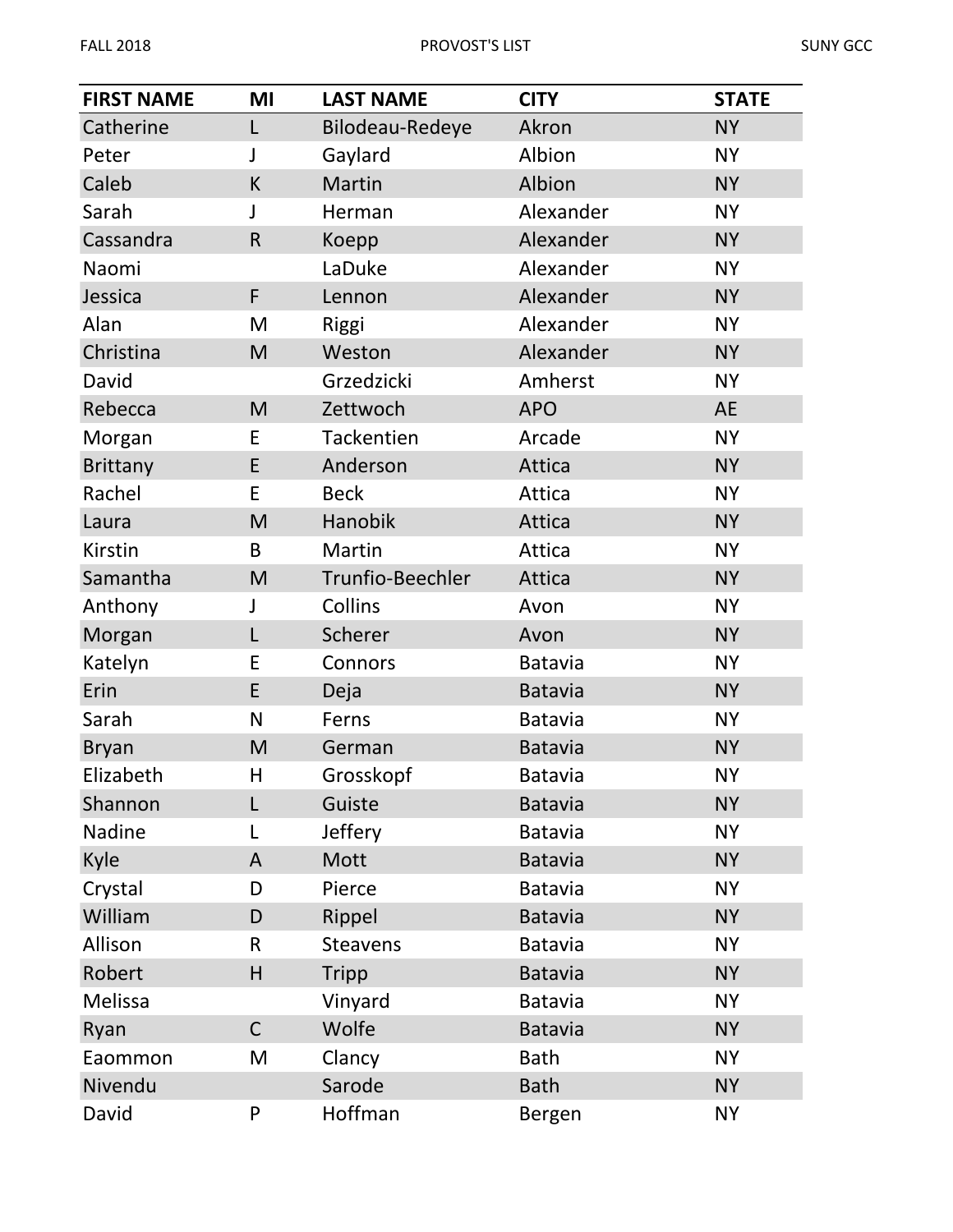| David           | $\mathsf{S}$ | Mackey             | Bergen               | <b>NY</b> |
|-----------------|--------------|--------------------|----------------------|-----------|
| Grace           | E            | Morrill            | Bergen               | <b>NY</b> |
| Margaret        | M            | Doolin             | <b>Berne</b>         | <b>NY</b> |
| Caden           | R            | <b>Bookmiller</b>  | <b>Bliss</b>         | <b>NY</b> |
| Dinah           | M            | Parnell            | Bloomfield           | <b>NY</b> |
| Susan           | M            | Dehond             | <b>Brockport</b>     | <b>NY</b> |
| Anna            | $\mathsf{R}$ | McCracken          | <b>Brockport</b>     | <b>NY</b> |
| Lisa            |              | Appelbaum          | <b>Bronx</b>         | <b>NY</b> |
| Kaitlyn         | G            | <b>Bader</b>       | <b>Buffalo</b>       | <b>NY</b> |
| Hannah          |              | <b>Bader</b>       | <b>Buffalo</b>       | <b>NY</b> |
| Jackson         | $\mathsf C$  | Kuffel             | <b>Buffalo</b>       | <b>NY</b> |
| Katelynn        | A            | Kuffel             | <b>Buffalo</b>       | <b>NY</b> |
| Susan           | K            | Radtke             | <b>Buffalo</b>       | <b>NY</b> |
| Marquita        | N            | <b>Watkins</b>     | <b>Buffalo</b>       | <b>NY</b> |
| Shane           | B            | Causyn             | <b>Byron</b>         | <b>NY</b> |
| <b>Brigette</b> | Υ            | Velez              | Cairo                | <b>NY</b> |
| <b>Stacy</b>    | L            | Mullett            | Caledonia            | <b>NY</b> |
| Jessica         | L            | <b>Byington</b>    | Chaffee              | <b>NY</b> |
| Abigail         | $\mathsf{R}$ | Grimaudo           | Churchville          | <b>NY</b> |
| Dominic         |              | Renaldo            | Churchville          | <b>NY</b> |
| Amanda          |              | Smith              | Churchville          | <b>NY</b> |
| Margaret        | L            | Szczesniak         | Conesus              | <b>NY</b> |
| Kyle            | E            | Schoff             | Corfu                | <b>NY</b> |
| Madeline        | H            | Dake               | Cowlesville          | <b>NY</b> |
| Magdalene       | B            | Horvath            | Cowlesville          | <b>NY</b> |
| Daniel          | R            | Kinghan            | Croton On Hudson     | <b>NY</b> |
| Dianna          | L            | Carvalho           | <b>Dansville</b>     | <b>NY</b> |
| Tyler           | C            | Harnish            | Dansville            | <b>NY</b> |
| Jason           | J            | Hasler             | <b>Dansville</b>     | <b>NY</b> |
| Nicole          | A            | Alvord             | <b>Darien Center</b> | <b>NY</b> |
| Kodian          | F            | <b>Becker</b>      | <b>Darien Center</b> | <b>NY</b> |
| Lauren          | N            | Bertalan           | <b>Darien Center</b> | <b>NY</b> |
| Alexander       |              | <b>Breissinger</b> | <b>Darien Center</b> | <b>NY</b> |
| Edward          | N            | Foeller            | <b>Darien Center</b> | <b>NY</b> |
| <b>Thomas</b>   | P            | Kedzierski         | <b>Darien Center</b> | <b>NY</b> |
| Morgan          | ٧            | Devenport          | Duarte               | <b>CA</b> |
| Kimberly        | L            | Schue              | East Aurora          | <b>NY</b> |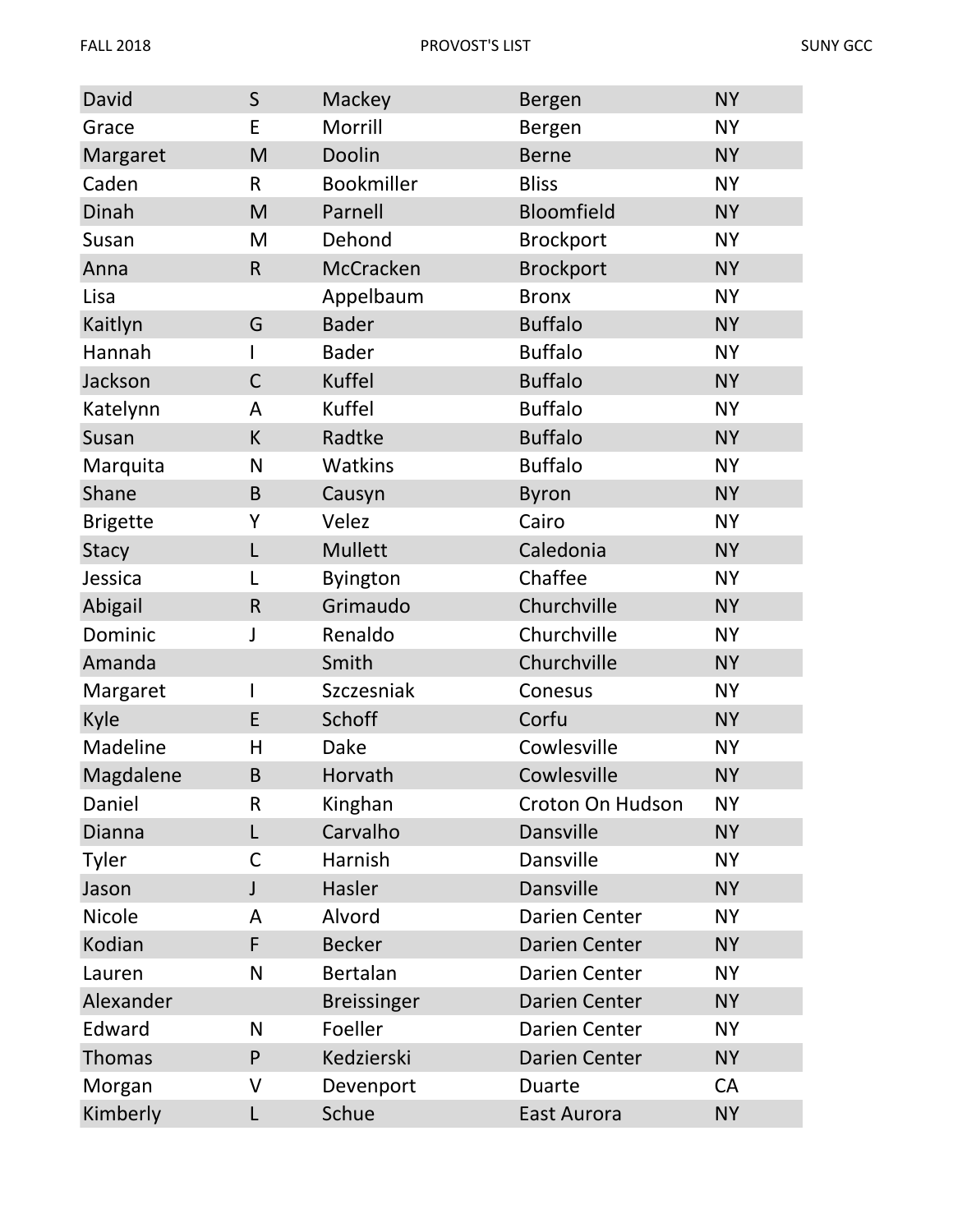| Ellianna       | G              | Tait           | East Aurora           | <b>NY</b> |
|----------------|----------------|----------------|-----------------------|-----------|
| Lauren         | $\overline{A}$ | Carli          | <b>East Bethany</b>   | <b>NY</b> |
| Cassandra      | E              | Gowanlock      | East Bethany          | <b>NY</b> |
| Angelique      | M              | Newton         | East Bethany          | <b>NY</b> |
| Joan           | M              | Quinn          | <b>East Rochester</b> | <b>NY</b> |
| Emily          | L              | Reynolds       | Elba                  | <b>NY</b> |
| Declan         | J              | Hanley         | Fairport              | <b>NY</b> |
| Macklin        | J              | Hanley         | Fairport              | <b>NY</b> |
| Karley         | Η              | Phillips       | Farmington            | <b>NY</b> |
| Haley          | M              | Halbach        | Fillmore              | <b>NY</b> |
| Katharina      | M              | <b>Nieves</b>  | Geneseo               | <b>NY</b> |
| Sarah          | A              | Wright         | Geneseo               | <b>NY</b> |
| Todd           | J              | Thompson       | Getzville             | <b>NY</b> |
| Sean           | $\mathsf{J}$   | O'Brien        | Hamburg               | <b>NY</b> |
| Lauren         | E              | <b>Baker</b>   | Hamlin                | <b>NY</b> |
| Sara           | L              | McCollum       | Hamlin                | <b>NY</b> |
| <b>Brennan</b> | $\mathsf{C}$   | Zaremba        | Hamlin                | <b>NY</b> |
| <b>Kelly</b>   | E              | Marshall       | Hemlock               | <b>NY</b> |
| Courtney       | M              | Wurzer         | Henrietta             | <b>NY</b> |
| Arianna        | M              | Zampella       | Henrietta             | <b>NY</b> |
| Jacob          | К              | Christopher    | Hilton                | <b>NY</b> |
| Sarah          | $\mathsf{R}$   | Fryer          | Hilton                | <b>NY</b> |
| Frances        | J              | Seifert        | Hilton                | <b>NY</b> |
| Amy            |                | Lukasik        | Holland               | <b>NY</b> |
| Ryan           | А              | Rosso          | Holland               | NΥ        |
| Mary           | P              | Buggie-Hunt    | Holley                | <b>NY</b> |
| MaryEllen      |                | Estela         | Holley                | <b>NY</b> |
| Ceallachan     | M              | <b>Kelly</b>   | Holley                | <b>NY</b> |
| Kevin          | J              | Neureuter      | Holley                | <b>NY</b> |
| Amber          | M              | Patten         | Holley                | <b>NY</b> |
| Tyler          |                | Quaranto       | Holley                | <b>NY</b> |
| Madeline       | $\mathsf R$    | Rowley         | Holley                | <b>NY</b> |
| Amy            | R              | Rzeznik        | Holley                | <b>NY</b> |
| Courtney       | T              | Strickland     | Holley                | <b>NY</b> |
| Elizabeth      | R              | <b>Baisley</b> | Honeoye Falls         | <b>NY</b> |
| Hailey         | E              | Chizuk         | <b>Honeoye Falls</b>  | <b>NY</b> |
| Lisa           |                | Murphy         | <b>Honeoye Falls</b>  | <b>NY</b> |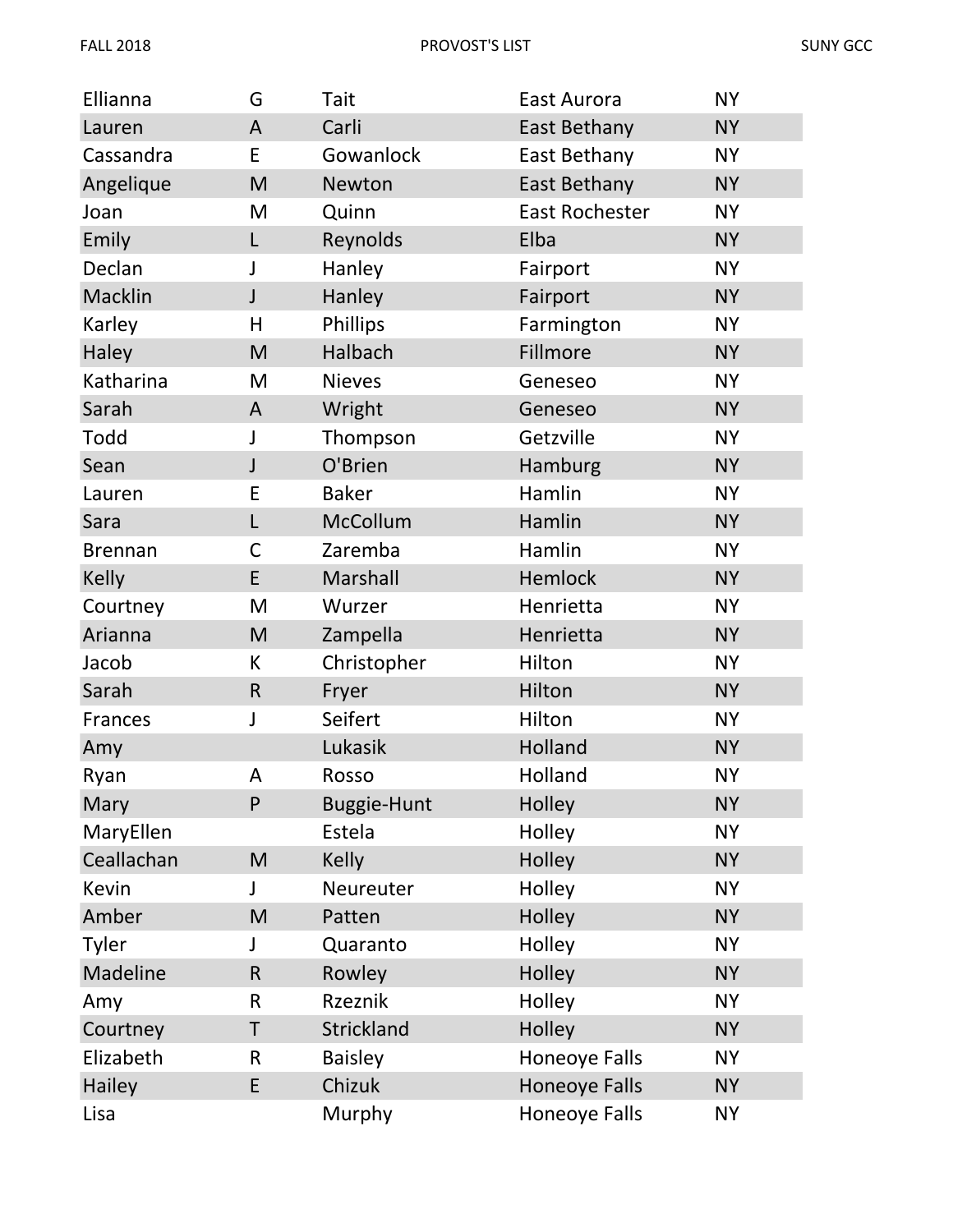| Alicia          |                | Murphy         | <b>Honeoye Falls</b> | <b>NY</b> |
|-----------------|----------------|----------------|----------------------|-----------|
| Todd            | R              | <b>Briglin</b> | Hornell              | <b>NY</b> |
| Lindsay         | E              | Curran         | Hornell              | <b>NY</b> |
| Patsy           | M              | Walker         | Hornell              | <b>NY</b> |
| Willow          | $\mathsf R$    | Hogan          | Johnsburg            | <b>NY</b> |
| <b>Nicholas</b> | J              | <b>Brusso</b>  | Kent                 | <b>NY</b> |
| <b>Melissa</b>  | $\overline{A}$ | <b>Brotka</b>  | Lackawanna           | <b>NY</b> |
| Scott           |                | Bindemann      | Lancaster            | <b>NY</b> |
| Amanda          |                | Madsen         | Lancaster            | <b>NY</b> |
| Rebecca         | D              | Mikolon        | Lancaster            | <b>NY</b> |
| John            | $\mathsf J$    | <b>Boyle</b>   | Le Roy               | <b>NY</b> |
| Joseph          | E              | Jeanotte       | Le Roy               | <b>NY</b> |
| Magnum          | M              | Kibler         | Le Roy               | <b>NY</b> |
| Maura           | С              | Rogers         | Le Roy               | <b>NY</b> |
| Mary            | M              | <b>Ross</b>    | Le Roy               | <b>NY</b> |
| Elise           | A              | Adams          | Lima                 | <b>NY</b> |
| Grace           | A              | Adams          | Lima                 | <b>NY</b> |
| Rose            | L              | Evans          | Lima                 | <b>NY</b> |
| Raylee          | M              | <b>Huff</b>    | Lima                 | <b>NY</b> |
| Sean            | A              | Murray         | Lima                 | <b>NY</b> |
| Aimee           | L              | Slisher        | Lima                 | <b>NY</b> |
| Emma            | C              | Coniglio       | Livonia              | <b>NY</b> |
| Stephanie       | L              | Crafts         | Lockport             | <b>NY</b> |
| Monica          | P              | Czach          | Lockport             | <b>NY</b> |
| <b>Bonnie</b>   |                | Gontarczyk     | Lockport             | <b>NY</b> |
| Trisha          | L              | <b>Brooks</b>  | Medina               | <b>NY</b> |
| Heather         |                | <b>Burd</b>    | Medina               | <b>NY</b> |
| Deanna          | E              | Cameron        | Medina               | <b>NY</b> |
| Jamie           | L              | Fulwell        | Medina               | <b>NY</b> |
| Corinne         | A              | Johnson        | Medina               | <b>NY</b> |
| Zachary         | J              | Laird          | Medina               | <b>NY</b> |
| Kayleen         | R              | Schafer        | Medina               | <b>NY</b> |
| <b>Brian</b>    | $\mathsf C$    | Schultz        | Medina               | <b>NY</b> |
| Arden           | M              | Zavitz         | Medina               | <b>NY</b> |
| Justin          |                | Klotzbach      | Middleport           | <b>NY</b> |
| Carlena         | M              | <b>DiSalvo</b> | <b>Mount Morris</b>  | <b>NY</b> |
| Linda           |                | Lin            | <b>Mount Morris</b>  | <b>NY</b> |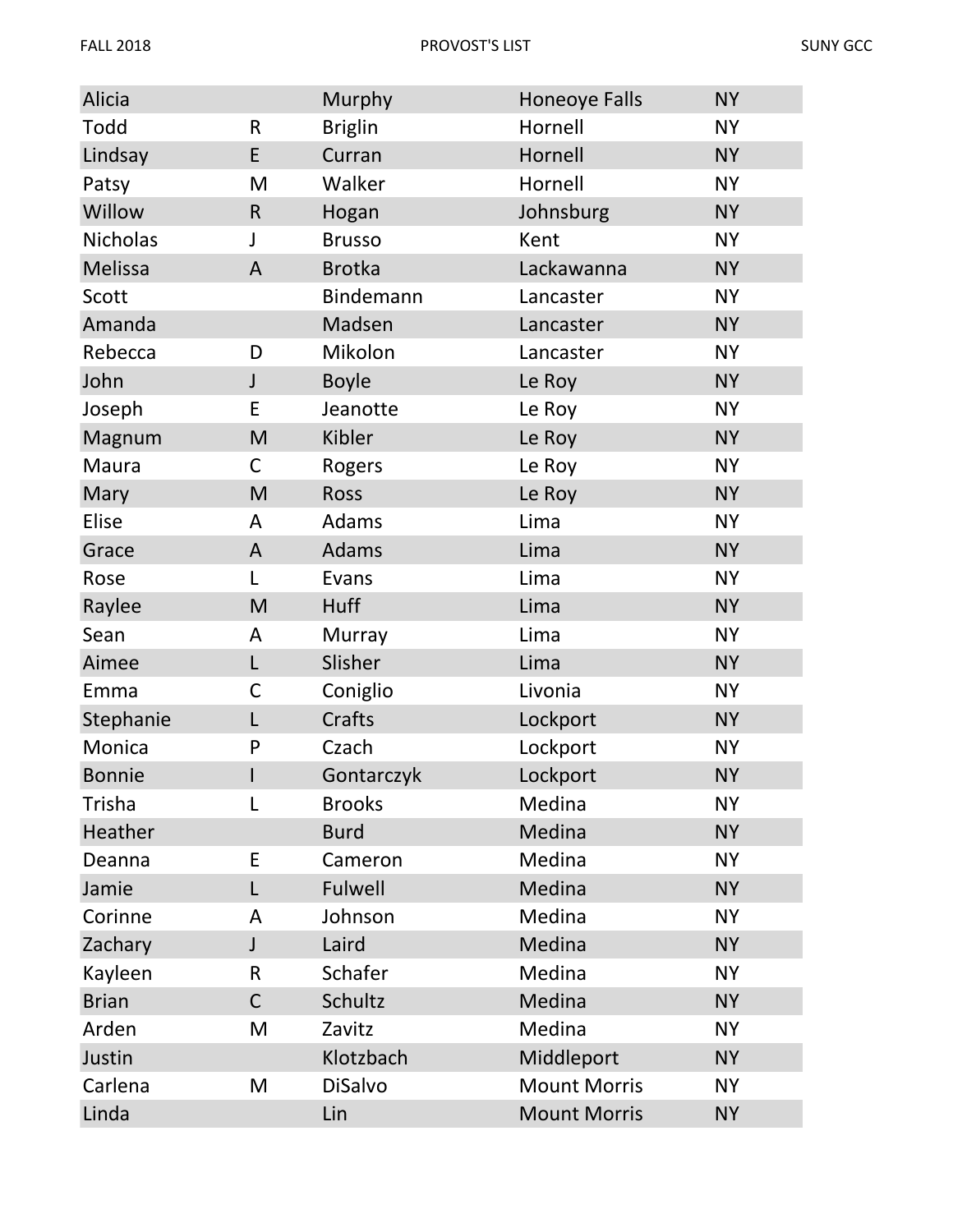| Heather         | L              | <b>Burnham</b>   | <b>Newark</b> | <b>NY</b> |
|-----------------|----------------|------------------|---------------|-----------|
| Jessica         | E              | Matijevich       | Newfane       | <b>NY</b> |
| Christine       | M              | Smith            | North Chili   | <b>NY</b> |
| Matthew         |                | Liebler          | North Java    | <b>NY</b> |
| Suzanne         | M              | <b>Mendes</b>    | North Java    | <b>NY</b> |
| Benjamin        | D              | Lawton           | Nunda         | <b>NY</b> |
| Alicia          | M              | Pritchard        | Nunda         | <b>NY</b> |
| Jennifer        | $\overline{A}$ | Cardinali        | Oakfield      | <b>NY</b> |
| Colin           | J              | Graham           | Oakfield      | <b>NY</b> |
| Ryan            | $\mathsf{R}$   | Wade             | Ontario       | <b>NY</b> |
| Katelyn         | M              | <b>Barnes</b>    | Pavilion      | <b>NY</b> |
| Sandra          | D              | Fanton           | Pavilion      | <b>NY</b> |
| Hannah          | G              | Lum              | Penfield      | <b>NY</b> |
| Rachel          | $\mathsf C$    | Lafferty         | Perry         | <b>NY</b> |
| Morgan          | D              | Miller           | Pike          | <b>NY</b> |
| Josiah          | M              | Capozzi          | Pittsford     | <b>NY</b> |
| Kristi          | A              | Richardson       | Pittsford     | <b>NY</b> |
| <b>Bridget</b>  | $\mathsf S$    | Rathbun          | Portageville  | <b>NY</b> |
| Alisha          |                | MacFarlane       | Queensbury    | <b>NY</b> |
| Lexus           |                | <b>Banks</b>     | Rochester     | <b>NY</b> |
| Molly           | M              | Bergman          | Rochester     | <b>NY</b> |
| <b>Tessa</b>    | $\mathsf R$    | <b>Braun</b>     | Rochester     | <b>NY</b> |
| William         | $\mathsf R$    | <b>Brewer</b>    | Rochester     | <b>NY</b> |
| Emily           | M              | Chapman          | Rochester     | <b>NY</b> |
| Tod             |                | Gentry           | Rochester     | <b>NY</b> |
| <b>Brittney</b> | B              | Habermacher      | Rochester     | <b>NY</b> |
| Melissa         |                | Heffernan        | Rochester     | <b>NY</b> |
| Jhane           |                | <b>McFarland</b> | Rochester     | <b>NY</b> |
| Lucy            | B              | O'Neill          | Rochester     | <b>NY</b> |
| Arayah          | Y              | Passero          | Rochester     | <b>NY</b> |
| Johanna         | E              | Passero          | Rochester     | <b>NY</b> |
| Stephen         | $\mathsf C$    | Passero          | Rochester     | <b>NY</b> |
| Julianna        | F              | Pye              | Rochester     | <b>NY</b> |
| Lisa            | $\mathsf{C}$   | Ritson           | Rochester     | <b>NY</b> |
| Benjamin        |                | Tantalo          | Rochester     | <b>NY</b> |
| Joshua          | $\mathsf{R}$   | Thomson          | Rochester     | <b>NY</b> |
| Angela          |                | Wollschlager     | Rochester     | <b>NY</b> |